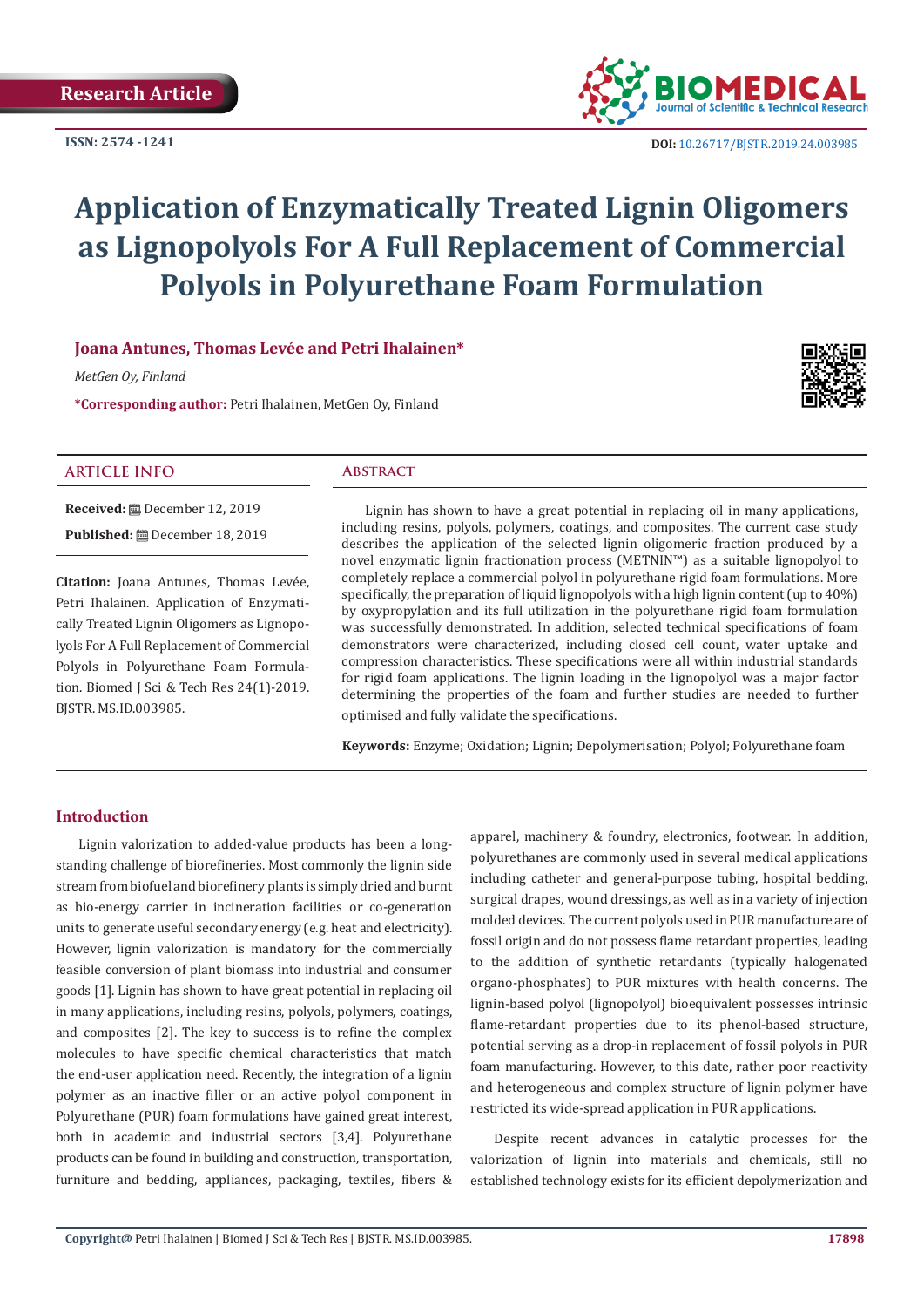reactivity enhancement [5,6]. This is due to harsh conditions for lignin isolation together with the prevalence of highly recalcitrant intra-molecular lignin linkages, and repolymerization tendency of phenoxy radicals. Enzymatic depolymerization of lignin is envisaged as one of the potential breakthrough applications for lignin valorization [7]. However, matching the optimal operation conditions of the enzyme with the optimal processibility of lignin has been a challenge. Recently, alkaliphilic laccase enabling the enzymatic operations at the conditions to better match the optimal processibility of crude lignin, i.e. alkaline aqueous conditions (pH 10-11) has been demonstrated [8]. In addition, a novel lignin valorization technology utilizing alkaliphilic laccases for the enzymatic oxidation of lignin in alkaline aqueous conditions (pH 10-11) combined with cascading membrane operations has been recently introduced by MetGen Oy [9].

This technology, called METNIN™, has shown to able to produce different molecular size lignin fractions (from oligomeric down to a mixture of tri-, di and monomeric units) with a distinct molecular weight distribution and a low polydispersity together with more favourable physicochemical properties. METNIN™ process enables the utilization and potentially better applicability of lignin in a variety of application areas, including polyurethane foams. The current case study describes the application of a selected lignin oligomeric fraction produced by METNIN™ process as a suitable lignopolyol to completely replace a commercial polyol in PUR foam formulation. More specifically, the preparation of liquid lignopolyols by oxypropylation of METNIN™ oligomeric lignin fraction and its full utilization in the polyurethane rigid foam formulation is demonstrated. In addition, selected technical specifications of PUR demonstrators are characterized.

# **Material and Methods**

# **Lignin Characteristics**

A crude lignin extracted from a woody (birch) biomass was supplied by SWEETWOODS project [10]. The selected lignin oligomeric fraction was obtained by the fractionation of the crude lignin by METNIN™ enzymatic lignin valorization process (MetGen Oy, Finland) [9]. METNIN™ process produces an aqueous alkaline solution of lignin fractions (pH 10-11). For this study, METNIN™ lignin fraction was extracted as a dry powder using acid precipitation protocol adapted from Sameni et al. [11]. An example of the sample is shown in Figure 1A. Selected physicochemical properties of MET-NIN™ lignin oligomer fraction after extraction are collected in Table 1. METNIN™ lignin oligomer shows high purity (>95%) with low ash and carbohydrate content. Average molecular weight (Mw) and polydispersity index (PDI) were determined by HPLC chromatographer 1200 CompactLC with UV detector (Agilent Technologies), equipped with size exclusion column set MCX 1000  $\AA$  + 100 000  $\AA$ 10 μm,  $8 \times 300$  mm and with pre-column MCX 10 μm,  $8 \times 50$  mm (Polymer Standards Service). Isocratic mode with 0.1 M NaOH eluent flow 0.6 mL/min at RT was used with run time of 45 min.



**Figure 1:** LEFT: METNIN™ lignin oligomer (as a dry powder) after acid precipitation. MIDDLE: Lignopolyol liquid after oxypropylation reaction (Formulation A). RIGHT: Polyurethane foam blocks with Formulation A, Formulation B and Reference (with commercial polyols).

**Table 1:** Selected physicochemical characteristics and composition of METNIN™ lignin oligomer. Values for acetylated hydroxyl group (OH<sub>acet</sub>), carboxylic group (OH<sub>COOH</sub>), phenolic group (OH<sub>ph</sub>), aliphatic OH (OH<sub>aliph</sub>), methoxy (OCH<sub>3</sub>) content, average molecular weight (Mw), polydispersity index (PDI), glass transition temperature  $(T_g)$  and temperature at which 5% of weight loss is observed (T5%) are presented- .

| Content on dry ash free sample, [mmol/g]                                  |                  |           |                     |              |                  | Molecular weight<br><b>Thermal properties</b> |               |        |                 |
|---------------------------------------------------------------------------|------------------|-----------|---------------------|--------------|------------------|-----------------------------------------------|---------------|--------|-----------------|
| OH <sub>act</sub>                                                         | $OH_{COOH}$      | $OH_{ph}$ | OH <sub>aliph</sub> | $OH_{total}$ | OCH <sub>2</sub> | Mw                                            | <b>PDI</b>    |        | T5%             |
| $5.1 \pm 0.25$                                                            | $1.28 \pm 0.036$ | 1.7       | 4.7                 | 7.7          | $7.6 \pm 0.02$   | $2.3$ kDa                                     | 2.2           | 141 °C | $247^{\circ}$ C |
| METNIN <sup>™</sup> lignin oligomer composition by dry weight basis $[%]$ |                  |           |                     |              |                  |                                               |               |        |                 |
|                                                                           | Total lignin     |           |                     | Ash          |                  |                                               | Carbohydrates |        |                 |
| 95.1                                                                      |                  |           | 0.5                 |              |                  |                                               | 0.32          |        |                 |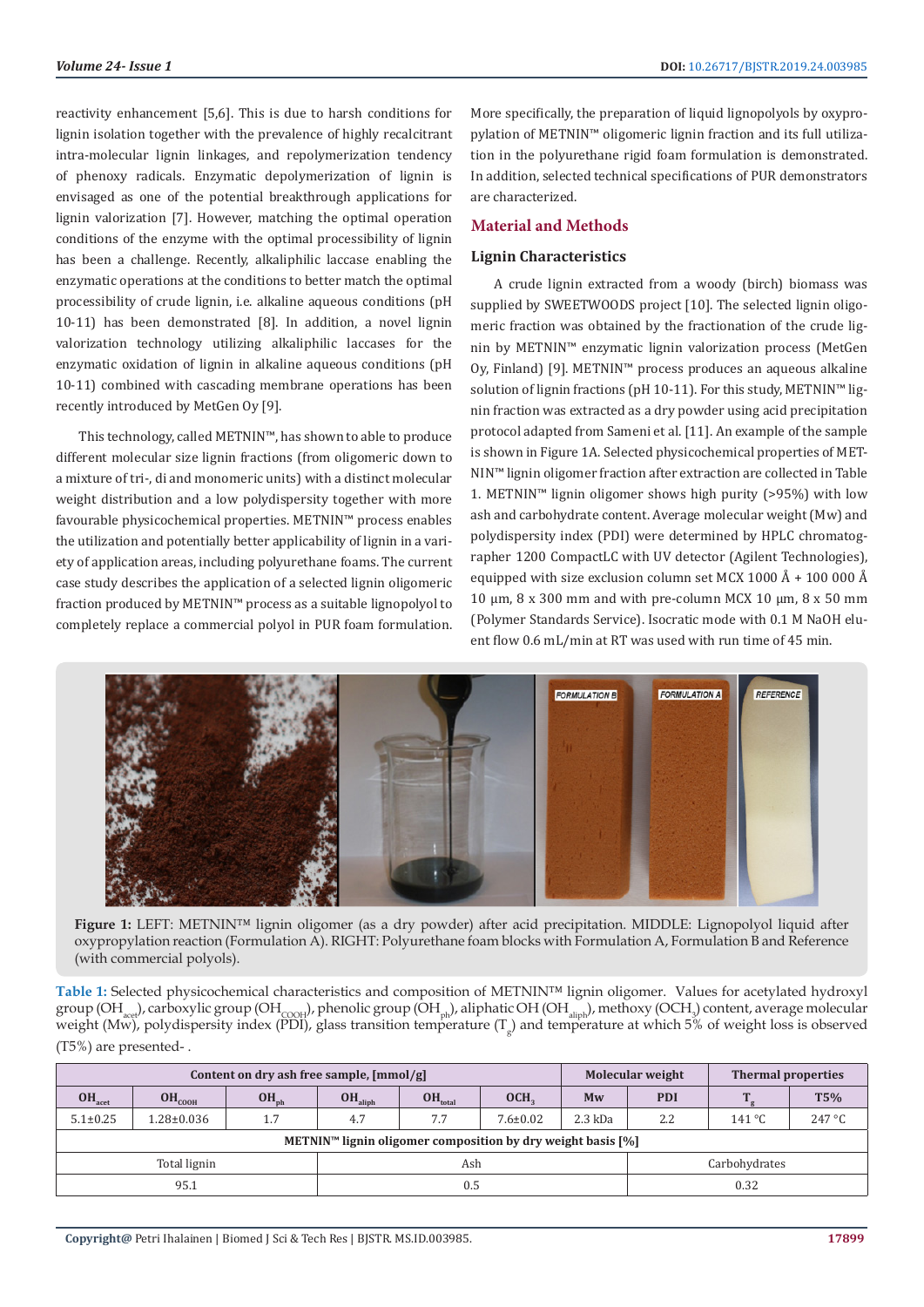Lignin samples were monitored at 358 nm. Molecular mass standards (polystyrene sulfonate sodium salt standards  $Mp = \sim 0.9$ to 976 kDa, Polymer Standards Service) were monitored at 254 nm. Lignin model compounds with MW between 180 and 638 Da monitored at 358 nm were used to extend the standard curve. Data was acquired with EzChrom Elite Compact software. Ash content was determined by EN 14775:2009 standard. Total lignin content is the sum of Klason (acid insoluble) lignin content determined by the gravimetric method according to TAPPI T222 standard and acid soluble lignin content determined by the UV spectrophotometric method according to TAPPI 250 UM standard. Carbohydrate (i.e. monomeric sugars content after carbohydrate complex hydrolysis) was determined by a gas chromatographic analysis with modified alditol acetate method [12]. Acetylated OH group  $(OH_{\text{act}})$  content was determined by the modified Verley and Bolsing method [13]. Methoxy  $\text{(OCH}_{3})$  content was determined by Zeisel-Viebock-Schwapapch method [13]. Total hydroxylic group  $(OH_{total})$  content was determined by the wet chemistry method (acetylation by acetic anhydride followed by free acid potentiometric titration by 0.1 M NaOH) [13].

Carboxylic group  $(OH_{\text{coOH}})$  content was determined by wet chemistry chemisorption method using calcium acetate. The total acidic groups (phenolic + carboxylic) content was determined by the acid-base back conductometric titration method [13]. The content of phenolic groups  $(OH_{ph})$  was calculated from the difference between the values of conductometric and chemisorption methods. The aliphatic OH  $(OH_{alinh})$  content was calculated by the following relation:  $OH_{\text{aliph}} = OH_{\text{acet}} + OH_{\text{coOH}}$  -  $OH_{\text{ph}}$  analysis (TGA) to determine the temperature at which 5% of weight loss is observed (T5%) was conducted in following conditions: sample weight 8.0-8.5 mg, heating rate 10˚C/min, atmosphere nitrogen. The differential scanning calorimetry (DSC) used to determine the glass transition temperature (Tg) was performed in the temperature range of 0-180°C with a heating rate of 10 °C/min.

### **Lignopolyl Preparation and Characterisation**

Liquid lignopolyols were obtained by oxypropylation of the lignin fraction in accordance with anionic polymerization in the presence of potassium hydroxide as a catalyst in high pressure laboratory scale (1 L) PARR reactor equipped by an oil thermostat [14]. The calculated amount of propylene oxide (PO), lignin (L) potassium hydroxide (KOH, 5% on DM of lignin) were loaded into the reactor, which was sealed, stirred at room temperature during 40 minutes then heated under stirring using oil thermostat with external round to 160-180˚C when the exothermic process has started. The external heating was turned off and the reaction proceeded in spontaneous autothermic regimes. Due to PO uptake on the conversion pressure in the reactor dropped to a value closed to atmospheric pressure.

The temperature inside of the reactor was first increased significantly and then lowered due to dissipation of heat in the environment. After cooling, the KOH was neutralized by acetic acid and the product was treated during 2 hours in vacuum rotation evaporator to eliminate the water formed at neutralization of KOH. Dark brown viscous liquids (lignopolyols) completely free of solids were obtained in all cases. The lignin content (L/L + PO) in the reaction was between 20-40%. The compositions of reaction mixtures used for investigation are presented in Table 2. Oxypropylation parameters were adjusted based on the lignin content in the reaction mixture Table 3. Adjustable parameters included maximal pressure in the reactor  $(P_{max})$ , maximal temperature  $(T_{\text{max}})$ , the temperature at which the exothermic process was started  $(TP_{max})$  and time necessary for a two-fold decrease of maximal pressure in reactor  $(t_{0.5})$  [15].

**Table 2:** The composition of reaction mixtures loaded in PARR reactor for lignopolyols synthesis.

|                           | Content [g]        |                    |                    |  |  |  |
|---------------------------|--------------------|--------------------|--------------------|--|--|--|
| Component                 | Lignin content 20% | Lignin content 30% | Lignin content 40% |  |  |  |
| Propylene oxide           | 140                | 140                | 120                |  |  |  |
| Lignin (5% water content) | 36.8               | 63.2               | 84.3               |  |  |  |

**Table 3:** Dependence of oxypropylation parameters on lignin content in the reaction mixture. Values for the maximal pressure in the reactor  $(P_{\text{max}})$ , maximal temperature  $(T_{\text{max}})$ , the temperature at which the exothermic process was started  $(T_{\text{max}})$  and time necessary for a two-fold decrease of maximal pressure in the reactor  $(t_{0.5})$  are presented.

| Lignin content [ $L/(L+PO)$ ,<br>%]<br>$P_{\text{max}}$ [bar] |      | $F^{0}$ cl<br>$\mathsf{L}_{\max}$ L $\mathsf{L}_{\max}$ | m<br>$\mathbf{P}$ <sub>P,max</sub> $\mathbf{L}$ | $t_{0.5}$ [min] |  |
|---------------------------------------------------------------|------|---------------------------------------------------------|-------------------------------------------------|-----------------|--|
| 20                                                            | 23.9 | 215                                                     | 165                                             | 5.U             |  |
| 30                                                            | 28.9 | 254                                                     | 185                                             | z.c             |  |
| 40                                                            | 19.6 | 214                                                     | 165                                             | ے ت             |  |

#### **Polyurethane Foam Formulation and Characterisation**

PUR foam compositions were formulated by a complete replacement of commercial glycerol-based polyether and sorbitol based polyether with lignopolyols. All foam demonstrators were obtained by the free rising method [15]. Composition of PUR foam formulations are listed in Table 4. In Formulation B, an increase amount of water (as a chemical blowing agent) was added due its high lignin content (40%) and low density ( $\sim$ 30 kg/m<sup>3</sup>) to ensure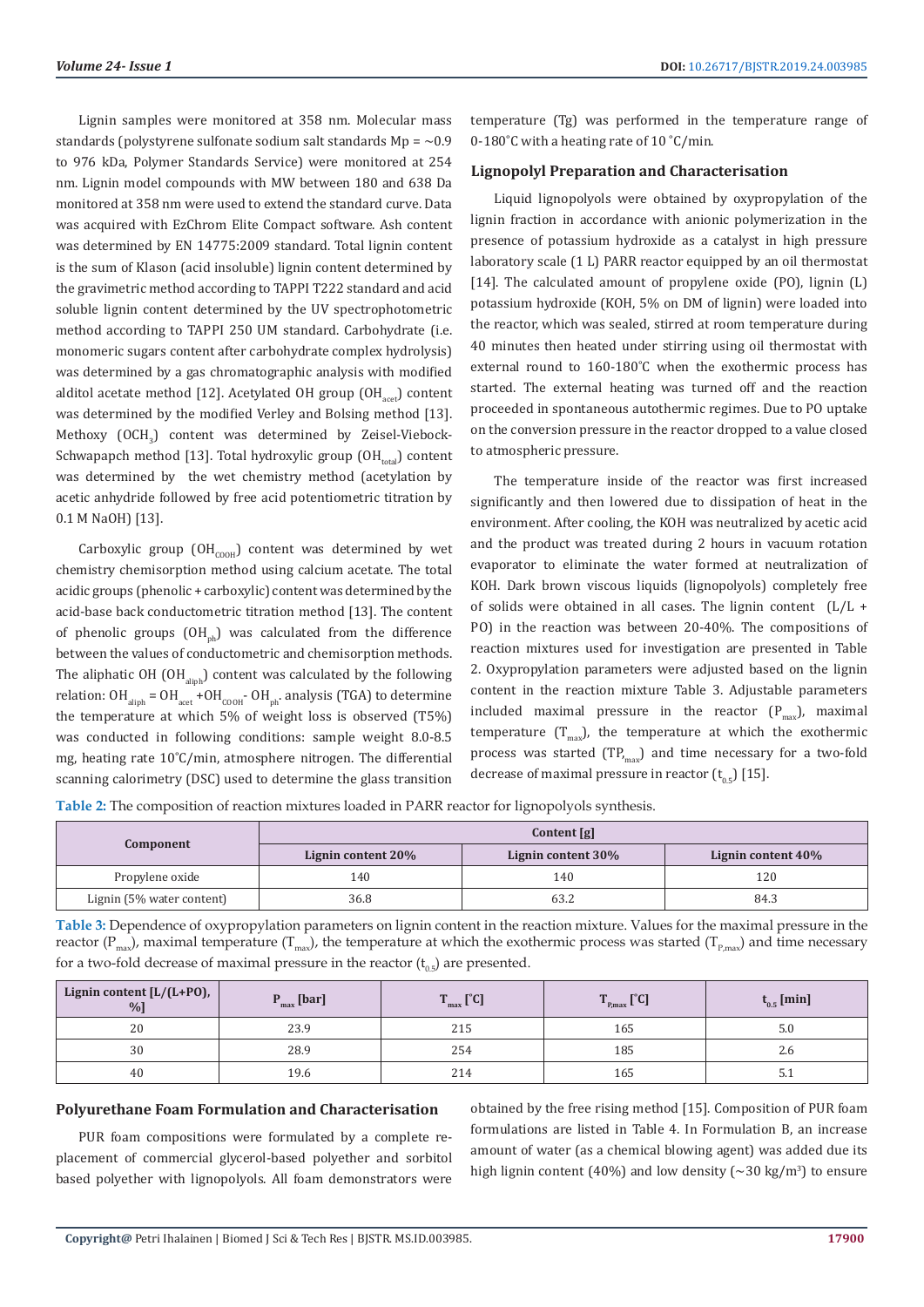the stability PUR foams without shrinkage. The amount of polymeric diphenylmethane diisocyanate (PMDI, NCO 31.5%) in each composition is corrected by using the isocyanate index (NCO/OH ratio) of 1.15. All foams were obtained by the free rising method[13]. The necessary amount of PMDI was added to the mixture of all components excluding isocyanate and mixed for 15 s at the rotation speed of 1750 rpm and then poured into plastic bags of different volume (0.5 l to 5 l) for foaming. Lignin-based polyols PU foams are made by reacting polyols with diisocyanates. The hydroxyl groups of substituted polyols react with the isocyanate groups to form irreversible urethane linkages. Blowing agents  $({\rm CO}_2)$  and additives, such as flame retardants, are necessary to produce the foam's cellular structure and confer the desired properties. The foams

samples were tested after one week of storage. Apparent density, closed cell content, water absorption was determined according to ISO 845:2009, ISO 4590:2003 and ISO 2896:2001, respectively. The compression strength  $(\sigma)$  and Young's modulus at compression (E) of PUR foams were performed in parallel (x) and perpendicular (z) to foaming directions by testing machine Zwick/Roell Z 100 according to LVS EN ISO 844:2009 standards. However, to correctly compare the strength and modulus of PUR foams the values were normalized(n) to an average density of 40 kg/m<sup>3</sup>. Here, it was also assumed that in the density range of  $32-52 \text{ kg/m}^3$  dependence of foams characteristics on their density was directly proportional for each PUR matrix [16]. Normalisation will remove the dependence of the density on compression characteristics of material.

**Table 4:** PUR foams compositions for different formulations. Reference formulation is using commercial polyols and Formulation A and Formulation B lignin-based polyols.

|                                                                |                          | Content, part by weight |                          |                          |  |
|----------------------------------------------------------------|--------------------------|-------------------------|--------------------------|--------------------------|--|
| Component                                                      | <b>Supplier</b>          | Reference               | <b>Formulation A</b>     | <b>Formulation B</b>     |  |
| Lupranol 3300                                                  | <b>BASF</b>              | 70                      |                          | $\overline{\phantom{a}}$ |  |
| Lupranol 3422                                                  | <b>BASF</b>              | 30                      | $\overline{\phantom{a}}$ | $\overline{\phantom{a}}$ |  |
| Lignopolyol $(L/(L+PO)=30\%)$                                  | <b>IWC</b>               | $\overline{a}$          | 100                      | $\overline{a}$           |  |
| Lignopolyol $(L/(L+PO)=40\%$                                   | <b>IWC</b>               | $\overline{a}$          | $\overline{\phantom{a}}$ | 100                      |  |
| Potasium acetate                                               | Sigma                    | 0.8                     | $\overline{a}$           | $\overline{a}$           |  |
| Water                                                          | $\overline{\phantom{a}}$ | 0.5                     | 0.5                      | 0.65                     |  |
| Amine catalyst pollycat 5                                      | Momentive                | 0.5                     | 0.5                      | 0.5                      |  |
| Plasticizer Trihloropylphosphate                               | Albemarle                | 25                      | 25                       | 25                       |  |
| Surfactant Niax Silicone L6915                                 | Momentive                | 1.5                     | 1.5                      | 1.5                      |  |
| Blowing agent Solkane 365/227                                  | Solvay                   | 20                      | 20                       | 20                       |  |
| Isocyanate IsoPMDI 92140                                       | <b>BASF</b>              | 131                     | 104.8                    | 119.4                    |  |
| <b>Parameters</b>                                              |                          | Averages                |                          |                          |  |
| NCO/OH ratio                                                   |                          | 1.15                    | 1.15                     | 1.15                     |  |
| Level of commercial polyols substitution by<br>lignopolyols, % | $\overline{\phantom{a}}$ | $\mathbf{0}$            | 100                      | 100                      |  |
| Lignopolyol content in foam, %                                 | $\overline{\phantom{a}}$ | $\Omega$                | 39.6                     | 37.4                     |  |
| Isocyanate content in foam, %                                  |                          | 46.9                    | 41.6                     | 44.7                     |  |

# **Results and Discussion**

The physicochemical characteristics of synthesised lignopolyols are summarised in Table 5. Results show that the increased amount of METNIN™ lignin oligomer in the reaction mixture during oxypropylation process increases the hydroxyl value (OHV), potassium acetate (KAc) content and viscosity. Hydroxyl values of polyols used in rigid PU foams formulation are in the range 300-800 mg KOH/g and viscosity should be below 300000 mPa·s (at 25˚C) [17,18]. Lignopolyol samples containing 30% and 40% of lignin meet these requirements. Thus, these two lignopolyol samples were selected to be applied in the production of PUR demonstrators. Compared to reference formulation, a significant decrease both in the start time and the gel time of PUR foaming was observed for formulations containing lignopolyols (Table 6). This indicates that

lignopolyols were more reactive towards isocyanate compared to the commercial polyethers presented in reference formulation. In addition, the lignopolyol with the higher lignin content showed higher reactivity in the PUR foam system.

|                                            | Lignin content $[L/(L+PO),\%]$ |       |       |  |  |
|--------------------------------------------|--------------------------------|-------|-------|--|--|
| <b>Property</b>                            | 20                             | 30    | 40    |  |  |
| $OHV$ [mg KOH/g]                           | 268.3                          | 352.2 | 393.3 |  |  |
| Equivalent weight [g/eq]                   | 209.1                          | 159.3 | 142.9 |  |  |
| KAc content [%]                            | 1.39                           | 2.62  | 3.50  |  |  |
| Water content (by Fisher<br>titration) [%] | 0.129                          | 0.133 | 0.131 |  |  |
| Viscosity at 25 °C [mPa·s]                 | 1630                           | 2624  | 63339 |  |  |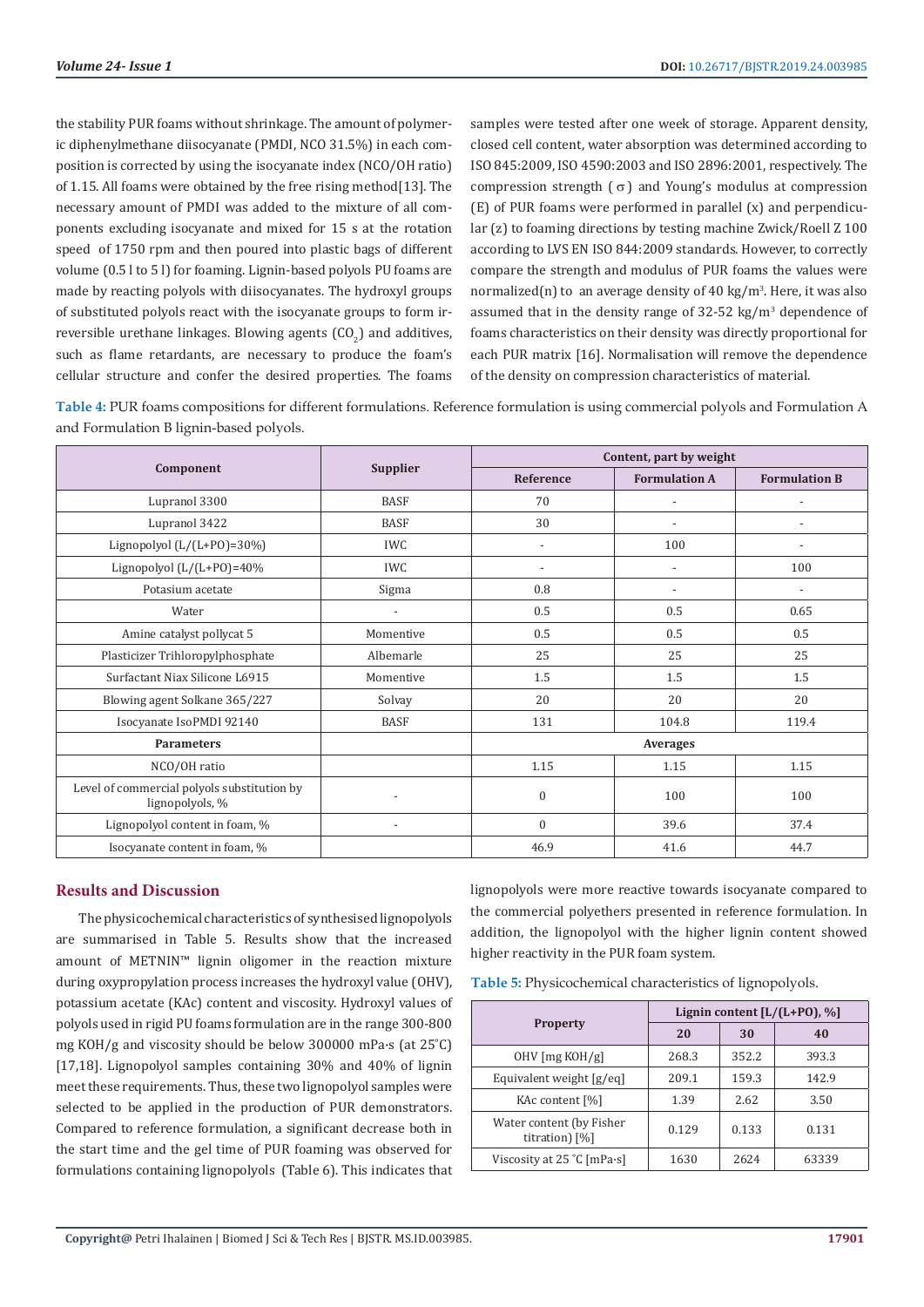|                              | <b>Foaming parameters</b> |              | <b>Foam properties</b>                              |                                                |                                                      |  |  |
|------------------------------|---------------------------|--------------|-----------------------------------------------------|------------------------------------------------|------------------------------------------------------|--|--|
| <b>PUR foam compositions</b> | Start time [s]            | Gel time [s] | Density $\left[\frac{\text{kg}}{\text{m}^3}\right]$ | Closed cell content<br>$\lceil vol. \% \rceil$ | Water absorption (7 days)<br>$\lceil vol. \% \rceil$ |  |  |
| Reference                    | 25                        | 265          | $53+2$                                              | 91                                             | $5.82 \pm 0.16$                                      |  |  |
| Formulation A                | 18                        | 65           | $40 \pm 1$                                          | 94                                             | $4.59 \pm 0.12$                                      |  |  |
| Formulation B                | 18                        | 45           | $32+1$                                              | 93                                             | $3.92 \pm 0.20$                                      |  |  |

**Table 6:** The foaming parameters, apparent density, closed cell content and water absorption for PUR foams.

The higher reactivity of PUR foam compositions containing lignopolyols compared to reference formulation resulted to a higher rate of heat release, a higher temperature in foaming block and as a sequence the higher volume that occupied the volatiles formed in the result of water reaction with PMDI (i.e. carbon dioxide) and physical blowing agents (i.e. Freon) evaporation. As the result, the apparent density of Formulation A was lower in comparison with less reactive reference PUR foam composition. In the case of Formulation B, the lower density was achieved by the increased water content (0.5 versus 0.65) in the formulation (Table 4). Lower density is beneficial as it is known that heat insulation properties of PUR foams are deteriorating with with increased foam density[18]. No traces of foams shrinkage were observed with any of the formulations, even with Formulation B with very low density.

Results show that over 90% closed cell content was achieved with all PUR foam formulations (Table 6). The high closed cell content indicates that crosslinking reactions leading to the polymeric network strength development and subsequent process of gaseous phase liberation were in the balance to reach optimal closed cell structure [18]. This is one of the major requirement influencing the heat isolation properties of PUR foams.

Water absorption of PUR foams is another parameter influencing the level of heat isolation characteristics, with a lower water uptake enabling prolonged exploitation duration to moist conditions [18]. The water absorption values for PUR foams containing a lignopolyol were lower than those of the reference sample, indicating a more hydrophobic character of the former (Table 6). In addition, the water uptake decreases with the increasing lignin content in the polyol. Compression characteristics of PUR foams are shown in Table 7. The deformation characteristics of the PUR foam are dependent on its density as well as on the chemical composition and structure of polymeric matrix [18].

The apparent density of foams obtained varied in the range 32-49 kg/m<sup>3</sup> that meet the requirements for PUR foams usable for heat isolation in buildings (normally ranges between 30 to 45 kg/ m<sup>3</sup> ) [19]. In all samples, deformation characteristics in foaming direction exceed those in the direction perpendicular to foaming (Table 7). This is explained by the elongation of cells foams in foaming directions, leading to the appearance of anisotropy of material characteristics. The anisotropy of strength and modulus was the most pronounced for Formulation B (40% of lignin in lignopolyol). The compression characteristics in the foaming direction of PUR foam using Formulation B, which are the dominant property of the PUR foam, are higher compared to reference formulation and Formulation B. On the other hand, the opposite is true for the compression characteristics in perpendicular direction.

**Table 7:** Compression characteristics of PUR foams., i.e. compression strength  $(\sigma)$  and Young's modulus at compression (E) in parallel (x) and perpendicular (z) to the foaming direction. Also shown are the corresponding normalized (n) values.

| <b>PUR</b> foam formulation | Density $\left[\frac{\text{kg}}{\text{m}^3}\right]$ | <b>Compression characteristics [MPa]</b> |                 |                       |                 |                                 |  |  |
|-----------------------------|-----------------------------------------------------|------------------------------------------|-----------------|-----------------------|-----------------|---------------------------------|--|--|
|                             |                                                     | $\sigma_{\rm x}$                         | $E_{x}$         | $\sigma_{\rm z}$      | $E_{\rm z}$     | $\sigma_{\rm x}/\sigma_{\rm z}$ |  |  |
| Reference                   | 53                                                  | $0.308 \pm 0.018$                        | $9.26 \pm 0.86$ | $0.275 \pm 0.020$     | $6.94 \pm 0.42$ | 1.12                            |  |  |
| Formulation A               | 43                                                  | $0.152 \pm 0.016$                        | $5.83 \pm 0.57$ | $0.142 \pm 0.015$     | $4.10\pm0.34$   | 1.07                            |  |  |
| Formulation B               | 32                                                  | $0.208 \pm 0.010$                        | $8.16 \pm 0.47$ | $0.063 \pm 0.005$     | $1.19 \pm 0.03$ |                                 |  |  |
|                             | Normalised compression characteristics [MPa]        |                                          |                 |                       |                 |                                 |  |  |
|                             |                                                     | $\sigma_{\textbf{x},\textbf{n}}$         | $E_{x,n}$       | $\sigma_{_{\rm z,n}}$ |                 | $\mathbf{E}_{\text{z,n}}$       |  |  |
| Reference                   | 40                                                  | 0.232                                    | 6.98            | 0.207                 | 5.23            |                                 |  |  |
| Formulation A               | 40                                                  | 0.141                                    | 5.42            | 0.132                 | 3.79            |                                 |  |  |
| Formulation B               | 40                                                  | 0.263                                    | 10.3            | 0.08                  | 1.50            |                                 |  |  |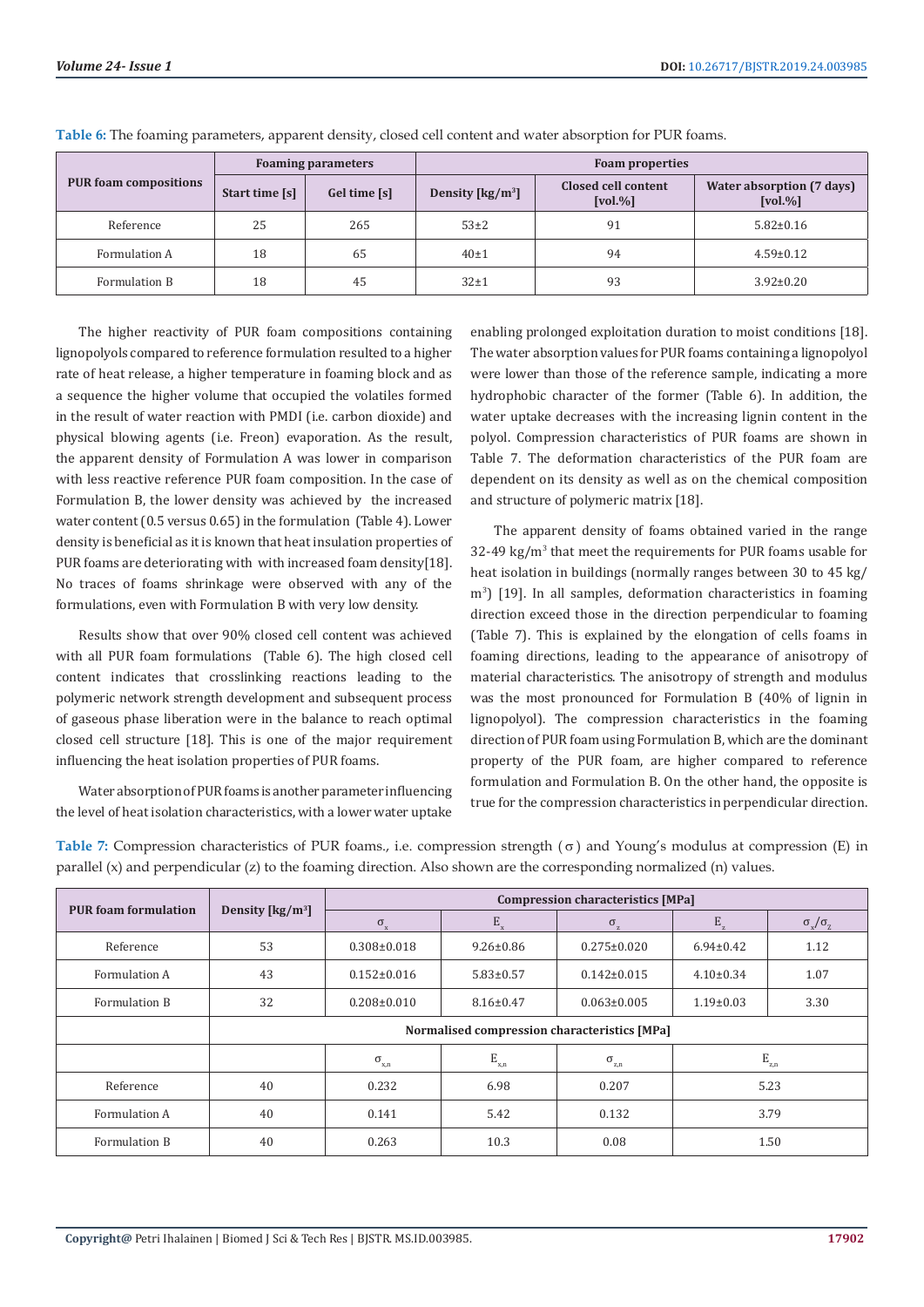One explanation for anisotropy behaviour could be the lower NCO conversion at the gel moment in lignopolyol due to its high functionality. As the result, a significant amount of heat was evolved after gel formation when the fluidity of the foaming system decreases dramatically and the growing of foam proceeded predominantly in a vertical direction. This process leads to deformation of closed cell form from spherical to ellipsoidal. Results show that the compression characteristics of PUR foams on the basis of lignopolyols with 30% of lignin content (Formulation A) in both directions were lower in the comparison with reference formulation- , whereas for the higher lignin content (Formulation B) the compression characteristics exceeded those of the reference -. In any case, the density and compression characteristics of both lignopolyol containing foams meet the requirement for PUR foams suitable for producing heat isolation in a building.

In conclusion, the case study presented here demonstrates the successful synthesis of lignin based polyols with high lignin content using METNIN™ lignin oligomer and the subsequent application of the lignopolyol as a full replacement of commercial polyol in PUR foam demonstrator. In addition, the selected technical specifications of the rigid PUR foams are within the typical industrial requirements. In some cases, lignopolyol shows improved performance. However, for the full commercial validation, additional properties such as dimension stability at enhanced temperature, heat resistance, thermo-oxidative stability and fire resistance have to be determined. This is in work in progress and will be presented in further communications.

#### **Acknowledgement**

The funding from the Bio Based Industries join Undertaking under the European Union's Horizon 2020 research and innovation programme under grant agreement No. 792061 (SWEETWOODS) is acknowledged. It is recognized that results are based on the contractual work between MetGen Oy (Kaarina, Finland) and Latvian State Institute of Wood Chemistry (Riga, Latvia) by Prof. Galina Telysheva's group.

# **Conflict of Interest**

The authors declare no conflict of interest.

#### **References**

1. [S Xie, Arthur J, Ragauskas, JS Yuan \(2016\) Lignin Conversion:](https://www.liebertpub.com/doi/abs/10.1089/ind.2016.0007?journalCode=ind)  [Opportunities and Challenges for the Integrated Biorefinery. Ind](https://www.liebertpub.com/doi/abs/10.1089/ind.2016.0007?journalCode=ind)  [Biotechnol 12\(3\): 161-167.](https://www.liebertpub.com/doi/abs/10.1089/ind.2016.0007?journalCode=ind)

- 2. [DS Bajwa, G Pourhashem, AH Ullah, SG Bajwa \(2019\) A concise](https://www.researchgate.net/publication/335368877_A_concise_review_of_current_lignin_production_applications_products_and_their_environment_impact) [review of current lignin production, applications, products and their](https://www.researchgate.net/publication/335368877_A_concise_review_of_current_lignin_production_applications_products_and_their_environment_impact) [environmental impact. Ind Crops and Products 139.](https://www.researchgate.net/publication/335368877_A_concise_review_of_current_lignin_production_applications_products_and_their_environment_impact)
- 3. [NV Gama, A Ferreira, A Barros Timmons \(2018\) Polyurethane Foams:](https://www.ncbi.nlm.nih.gov/pubmed/30262722) [Past, Present, and Future. Materials 11\(10\).](https://www.ncbi.nlm.nih.gov/pubmed/30262722)
- 4. [Alinejad M, Henry C, Nikafshar S, Gondaliya A, Bagheri S, et al. \(2019\)](https://www.ncbi.nlm.nih.gov/pubmed/31323816) [Lignin-Based Polyurethanes: Opportunities for Bio-Based Foams,](https://www.ncbi.nlm.nih.gov/pubmed/31323816) [Elastomers, Coatings and Adhesives. Polymers 11\(7\): 1202-1223.](https://www.ncbi.nlm.nih.gov/pubmed/31323816)
- 5. [Z Sun, B Fridrich, A de Santi, S Elangovan, K Barta \(2018\) Bright Side](https://www.ncbi.nlm.nih.gov/pubmed/29337543) [of Lignin Depolymerization: Toward New Platform Chemicals. Chemical](https://www.ncbi.nlm.nih.gov/pubmed/29337543) [Reviews 118\(2\): 614-678.](https://www.ncbi.nlm.nih.gov/pubmed/29337543)
- 6. [Ł Klapiszewski, TJ Szalaty, T Jesionowski \(2018\) Depolymerization](https://www.intechopen.com/books/lignin-trends-and-applications/depolymerization-and-activation-of-lignin-current-state-of-knowledge-and-perspectives) [and Activation of Lignin: Current State of Knowledge and Perspectives.](https://www.intechopen.com/books/lignin-trends-and-applications/depolymerization-and-activation-of-lignin-current-state-of-knowledge-and-perspectives) [Intech Open.](https://www.intechopen.com/books/lignin-trends-and-applications/depolymerization-and-activation-of-lignin-current-state-of-knowledge-and-perspectives)
- 7. [J Becker, C Wittmann \(2019\) A field of dreams: Lignin valorization into](https://www.ncbi.nlm.nih.gov/pubmed/30959173) [chemicals, materials, fuels, and health-care products. Biotechnol Adv](https://www.ncbi.nlm.nih.gov/pubmed/30959173) [37\(6\): 107360-107384.](https://www.ncbi.nlm.nih.gov/pubmed/30959173)
- 8. [Veera Hämäläinen, Toni Grönroos, Anu Suonpää, Matti Wilhem Heikkilä,](https://www.ncbi.nlm.nih.gov/pmc/articles/PMC5874288/) [Bastiaan Romein, et al.\(2018\) Enzymatic process to unlock the lignin](https://www.ncbi.nlm.nih.gov/pmc/articles/PMC5874288/) [value. Front Bioeng Biotechnol 6\(20\): 1-10.](https://www.ncbi.nlm.nih.gov/pmc/articles/PMC5874288/)
- 9. [www.metgen.com](http://www.metgen.com)
- 10. [www.sweetwoods.eu](http://www.sweetwoods.eu)
- 11. [J Sameni, S Krigstin, D dos Santos Rosa, A Leao, M Sain \(2014\)](https://ojs.cnr.ncsu.edu/index.php/BioRes/article/view/BioRes_09_1_725_Sameni_Thermal_Characteristics_Lignin_Residue) [Thermal Characteristics of Lignin Residue from Industrial Processes.](https://ojs.cnr.ncsu.edu/index.php/BioRes/article/view/BioRes_09_1_725_Sameni_Thermal_Characteristics_Lignin_Residue) [BioResources 9\(1\): 725-737.](https://ojs.cnr.ncsu.edu/index.php/BioRes/article/view/BioRes_09_1_725_Sameni_Thermal_Characteristics_Lignin_Residue)
- 12. [M Lauberts, L Lauberte, A Arshanitsa, T Dizhbite, G Dobele, et al. \(2018\).](https://www.researchgate.net/publication/324275842_Structural_transformations_of_wood_and_cereal_biomass_components_induced_by_microwave_assisted_torrefaction_with_emphasis_on_extractable_value_chemicals_obtaining) [Structural transformations of wood and cereal biomass component](https://www.researchgate.net/publication/324275842_Structural_transformations_of_wood_and_cereal_biomass_components_induced_by_microwave_assisted_torrefaction_with_emphasis_on_extractable_value_chemicals_obtaining) [induced by microwave assisted torrefaction with emphasis of extractable](https://www.researchgate.net/publication/324275842_Structural_transformations_of_wood_and_cereal_biomass_components_induced_by_microwave_assisted_torrefaction_with_emphasis_on_extractable_value_chemicals_obtaining) [chemicals obtaining. J Anal Appl Pyrolysis 134: 1-11.](https://www.researchgate.net/publication/324275842_Structural_transformations_of_wood_and_cereal_biomass_components_induced_by_microwave_assisted_torrefaction_with_emphasis_on_extractable_value_chemicals_obtaining)
- 13. [GF Zakis \(1994\) Functional Analysis of Lignins and their Derivatives.](https://www.tappi.org/content/pdf/bookstore/0101r194.pdf) [TAPPI Press.](https://www.tappi.org/content/pdf/bookstore/0101r194.pdf)
- 14. [B Berrima, G Mortha, S Boufi, E El Aloui, MN Belgacem \(2016\)](http://www.cellulosechemtechnol.ro/pdf/CCT9-10(2016)/p.941-950.pdf) [Oxypropylation of Soda Lignin: Characterization and Application in](http://www.cellulosechemtechnol.ro/pdf/CCT9-10(2016)/p.941-950.pdf) [Polyurethane Foams Production. Cellulose Chem Technol 50 \(9-10\):](http://www.cellulosechemtechnol.ro/pdf/CCT9-10(2016)/p.941-950.pdf) [941-950.](http://www.cellulosechemtechnol.ro/pdf/CCT9-10(2016)/p.941-950.pdf)
- 15. [G Sung, H Choe, Y Choi, Jung Hyeun Kim \(2018\) Morphological, acoustical,](https://link.springer.com/article/10.1007/s11814-017-0328-2) [and physical properties of free-rising polyurethane foams depending on](https://link.springer.com/article/10.1007/s11814-017-0328-2) [the flow directions. Korean J Chem Eng 35\(4\): 1045-1052.](https://link.springer.com/article/10.1007/s11814-017-0328-2)
- 16. [X Cao, LJ Lee, T Widya, C Masockso \(2005\) Polyurethane/clay](https://www.sciencedirect.com/science/article/pii/S0032386104011322) [nanocomposites foams: processing, structure and properties. Polymer](https://www.sciencedirect.com/science/article/pii/S0032386104011322) [46\(3\): 775-783.](https://www.sciencedirect.com/science/article/pii/S0032386104011322)
- 17. P Furtwengler, L Avérous (2018) Renewable polyols for advanced polyurethane foams from diverse biomass resources. Polymer Chemistry (32): 4258-4287.
- 18. JM Buist (1978) Development in polyurethane. 1 Applied Science Publishers 1-290.
- 19. [www.react-ite.eu](http://www.react-ite.eu)